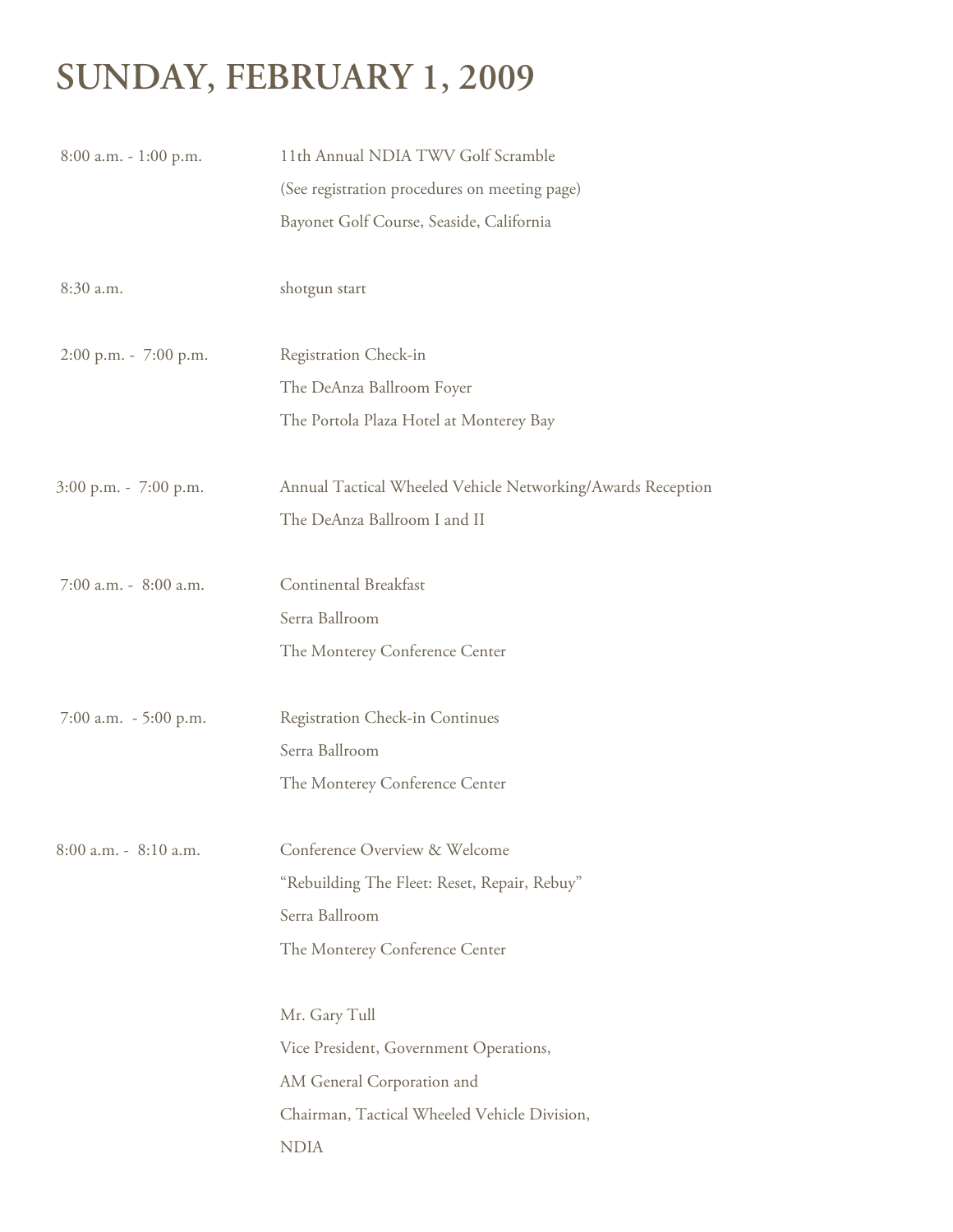| 8:10 a.m. - 8:15 a.m.       | NDIA Welcome                                                             |  |  |
|-----------------------------|--------------------------------------------------------------------------|--|--|
|                             | Serra Ballroom                                                           |  |  |
|                             | The Monterey Conference Center                                           |  |  |
|                             | Lieutenant General Lawrence P. Farrell, USAF (Ret.)                      |  |  |
|                             | President & CEO                                                          |  |  |
|                             | <b>NDIA</b>                                                              |  |  |
| 8:15 a.m. - 8:45 a.m.       | Keynote Speaker                                                          |  |  |
|                             | General Ann E. Dunwoody, USA                                             |  |  |
|                             | Commanding General,                                                      |  |  |
|                             | Army Materiel Command                                                    |  |  |
|                             | Session I:                                                               |  |  |
|                             | Chairman: Mr. John Stoddart, Executive Vice President                    |  |  |
|                             | and President, Defense, Oshkosh Corporation                              |  |  |
|                             | Serra Ballroom                                                           |  |  |
|                             | The Monterey Conference Center                                           |  |  |
| 8:45 a.m. - 9:15 a.m.       | Warfighter Perspective                                                   |  |  |
|                             | LTG Ricky Lynch, USA (invited)<br><b>Commanding General</b>              |  |  |
|                             | III Corps, Army G-3                                                      |  |  |
| 9:15 a.m. - 9:45 a.m.       | Office of the Deputy Chief of Staff, Army G-4                            |  |  |
|                             | LTG Stevenson (Army G-4) - Logistics                                     |  |  |
| 9:45 a.m. - 10:30 a.m.      | Coffee Break                                                             |  |  |
|                             | Serra Ballroom Foyer                                                     |  |  |
| 10:30 a.m. - 11:00 a.m.     | Funding outlook:                                                         |  |  |
|                             | "Concerns in a Constrained Environment (Equipping the Force)"            |  |  |
|                             | Lieutenant General Stephen M. Speakes, USA<br>Deputy Chief of Staff, G-8 |  |  |
| $11:00$ A.M. - $11:45$ A.M. | <b>TWV UPDATE</b>                                                        |  |  |
|                             | LtGen George Flynn, USMC (invited)                                       |  |  |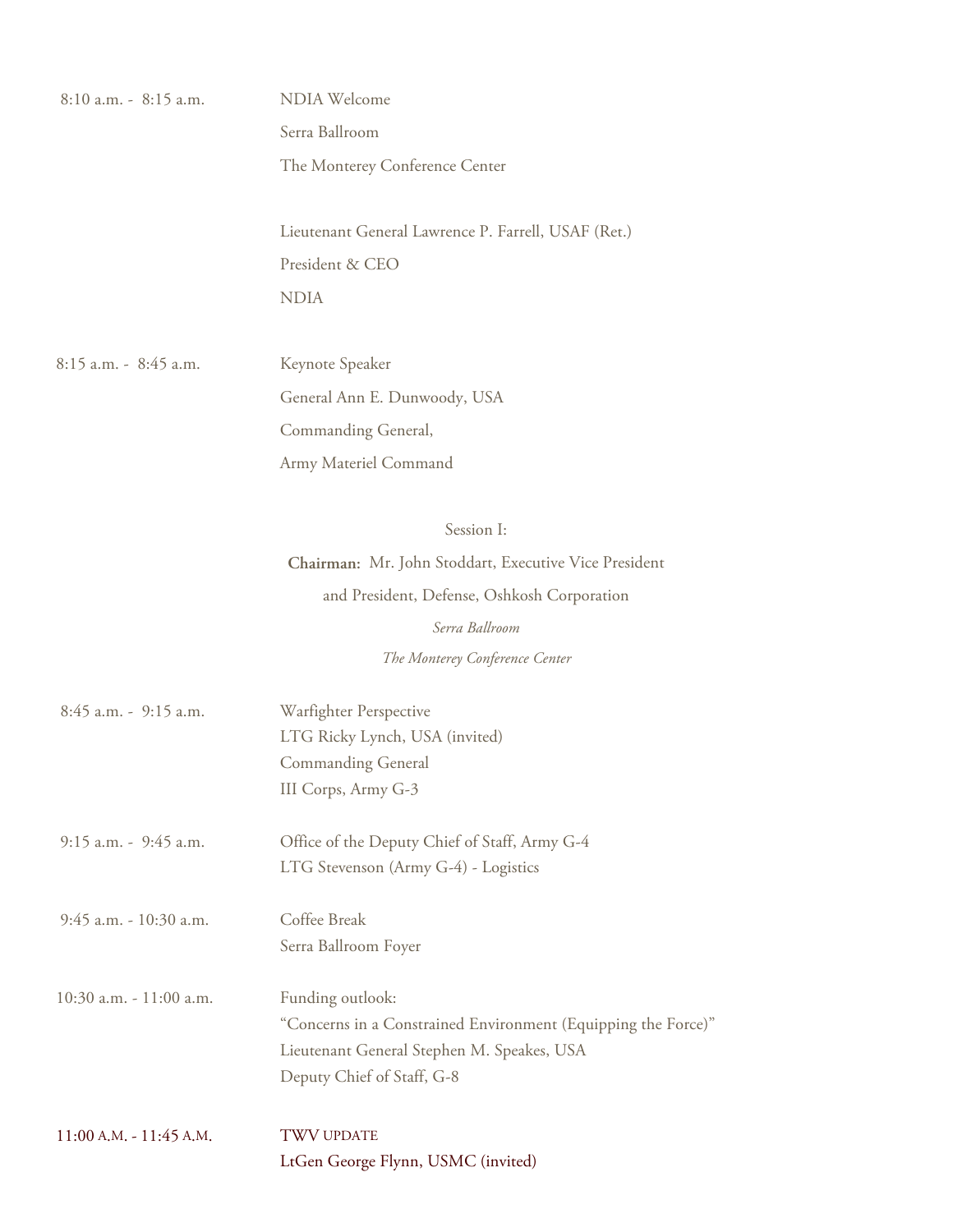### Commanding General Marine Corps Combat Development Command

| 11:45 a.m. - 1:00 p.m.    | Lunch                                                                         |  |
|---------------------------|-------------------------------------------------------------------------------|--|
|                           | The DeAnza Ballroom I & II<br>The Portola Plaza Hotel at Monterey Bay         |  |
|                           | Session II                                                                    |  |
|                           | Chairman: Mr. Jack Reidy,                                                     |  |
|                           | President & CEO, Defense Products Marketing, Inc.                             |  |
|                           | SERRA BALLROOM                                                                |  |
|                           | THE MONTEREY CONFERENCE CENTER                                                |  |
| $1:00$ p.m. - $1:30$ p.m. | U.S. Army National Guard                                                      |  |
|                           | Lieutenant General Clyde A. Vaughn, USA                                       |  |
|                           | Director, Army National Guard,                                                |  |
|                           | National Guard Bureau                                                         |  |
| $1:30$ p.m. - $2:00$ p.m. | U.S. Army TACOM Life Cycle                                                    |  |
|                           | Management Command                                                            |  |
|                           | Major General Scott C. West                                                   |  |
|                           | <b>Commanding General</b>                                                     |  |
| 2:00 p.m. - 2:30 p.m.     | U.S. Army Test and Evaluation Command                                         |  |
|                           | Major General Roger A. Nadeau, USA                                            |  |
|                           | <b>Commending General</b>                                                     |  |
| $2:30$ p.m. $-3:00$ p.m.  | United States Marine Corps PEO, Land Systems                                  |  |
|                           | Mr. Daniel Pierson                                                            |  |
|                           | Acting Program Executive Officer                                              |  |
| $3:00$ p.m. $-3:30$ p.m.  | Coffee Break                                                                  |  |
| 3:30 p.m. - 4:15 p.m.     | <b>TARDEC</b> Panel                                                           |  |
|                           | "Beyond 2025 - Insights and Possibilities for Future Technology Applications" |  |
|                           | Moderator:                                                                    |  |
|                           | Dr. Grace Bochenek                                                            |  |
|                           | Director, Tank-Automotive Research, Development and Engineering Center        |  |
|                           | Panel Members:                                                                |  |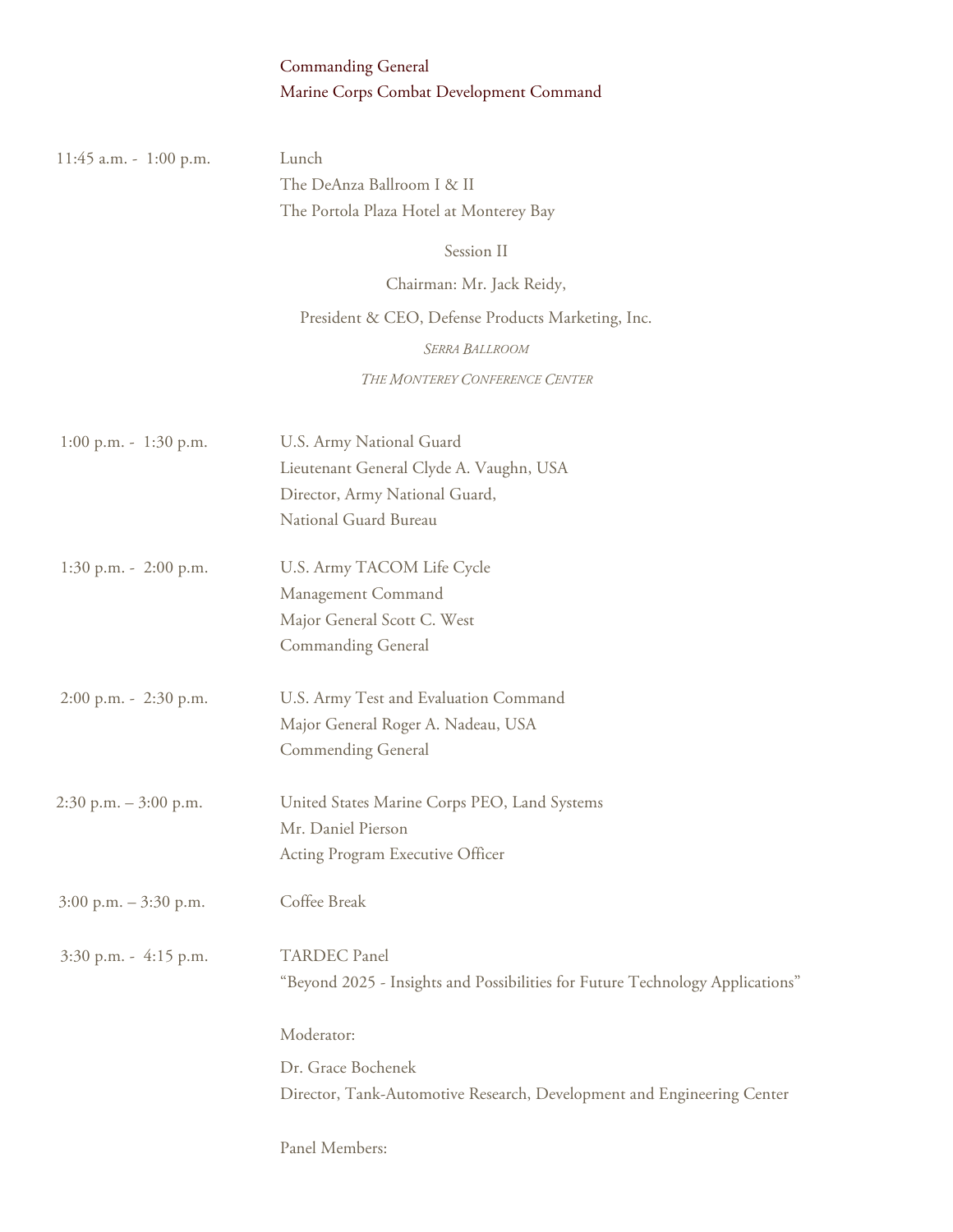|                         | Mr. John Miller<br>Director, Army Research Laboratory                                                                                                                                                                                                                                                                                                                                            |  |
|-------------------------|--------------------------------------------------------------------------------------------------------------------------------------------------------------------------------------------------------------------------------------------------------------------------------------------------------------------------------------------------------------------------------------------------|--|
|                         | Mr. Gary Blohm<br>Director, Communications-Electronics<br>Research, Development, and Engineering Center                                                                                                                                                                                                                                                                                          |  |
| $4:15$ p.m. - 5:00 p.m. | <b>Industry Panel</b><br>Moderator: Mr. Chris Chambers<br><b>BAE</b> Systems<br>Panel Members:                                                                                                                                                                                                                                                                                                   |  |
|                         | Mr. Dennis M. Dellinger - BAE<br>$\bullet$<br>President, Mobility & Protection Systems<br>General Paul Kern, USA (Ret.) -<br>$\bullet$<br>AM General LLC, President and COO<br>Mr. Archie Massicote - Navistar<br>$\bullet$<br>President of International Military and Government LLC<br>Mr. John Stoddart - Oshkosh Corporation<br>$\bullet$<br>Executive Vice President and President, Defense |  |
| 5:00 p.m. - 6:30 p.m.   | Annual Conference Reception<br>The DeAnza Ballroom I and II                                                                                                                                                                                                                                                                                                                                      |  |
|                         | The Portola Plaza Hotel at Monterey Bay                                                                                                                                                                                                                                                                                                                                                          |  |

*EVENING ON OWN - ENJOY MONTEREY!*

# **TUESDAY, FEBRUARY 3, 2009**

7:00 a.m. - 8:00 a.m. Continental Breakfast

 Serra Ballroom Foyer The Monterey Conference Center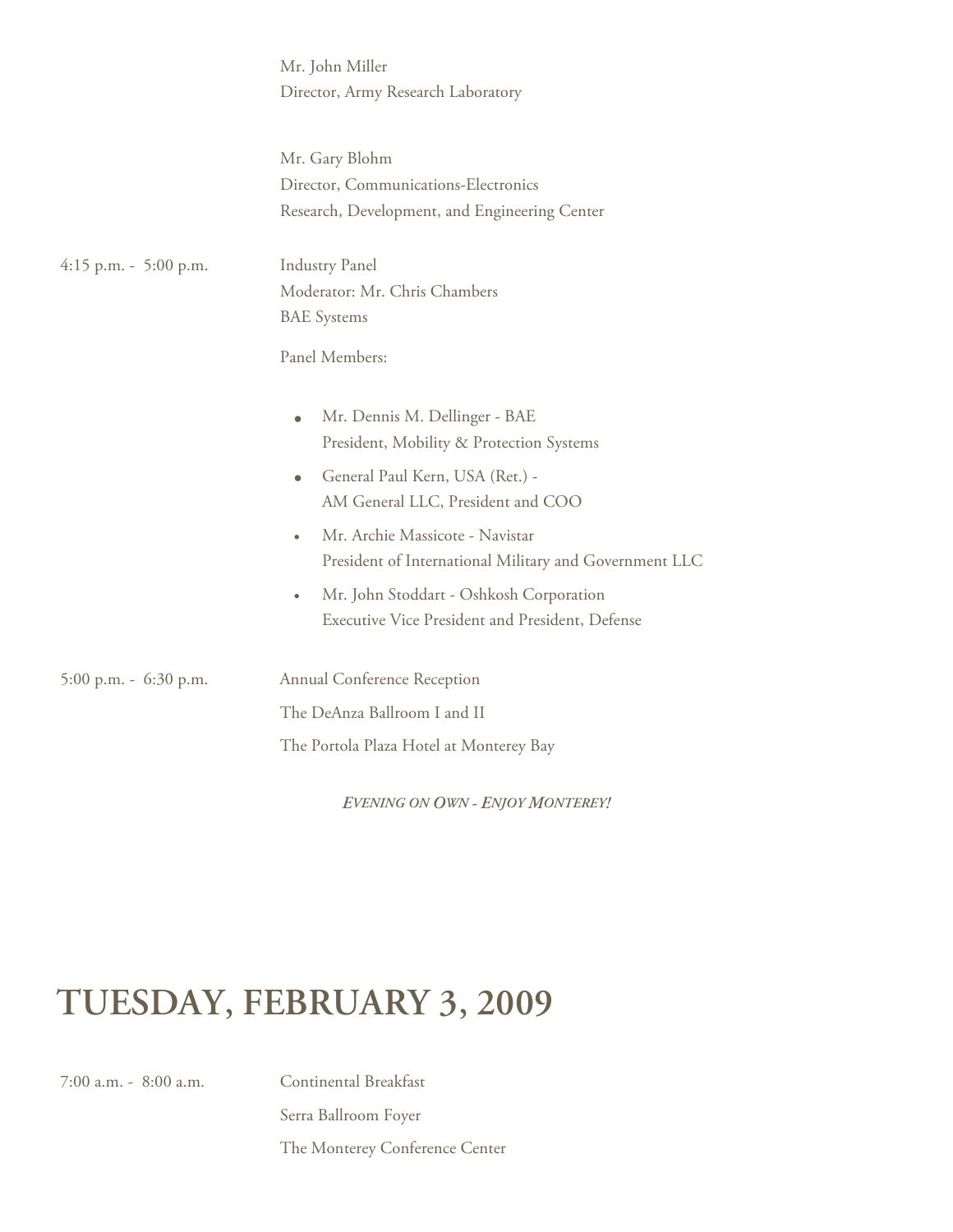Registration Check-in continues Serra Ballroom Foyer The Monterey Conference Center

#### Session III

## Chairman: Mr. Tom Bagwell (SES), Deputy Program Executive Officer Combat Support & Combat Service Support (DPEO CS&CSS), U.S. Army *Serra Ballroom The Monterey Conference Center*

| $8:00$ a.m. $-$ 9:00 a.m. | OEF/OIF: Challenges from a PEO Perspective |  |  |
|---------------------------|--------------------------------------------|--|--|
| $(8:00 - 8:20)$           | Mr. Kevin M. Fahey (SES)                   |  |  |
|                           | Program Executive Officer,                 |  |  |
|                           | Combat Support & Combat Service Support    |  |  |
| $(8:20 - 8:40)$           | Ms. Judith Guenther (SES)                  |  |  |
|                           | Director of Investment,                    |  |  |
|                           | Army Budget Office                         |  |  |
|                           | Budget Perspectives FY10 & Beyond          |  |  |
| $(8:40 - 9:00)$           | Ms. Janet Bean (SES)                       |  |  |
|                           | Executive Director,                        |  |  |
|                           | TACOM Life Cycle Management Command's      |  |  |
|                           | Integrated Logistics Support Center (ILSC) |  |  |
|                           | Tactical Wheeled Vehicle Reset             |  |  |
| $(9:00 - 9:40)$           | Panel - The TWV Quality "Marathon":        |  |  |
|                           | Observations Across the Portfolio          |  |  |
|                           | COL Scott Kidd, USA<br>$\bullet$           |  |  |
|                           | Project Manager, Tactical Vehicles         |  |  |
|                           | Mr. Ed Bridges<br>۰                        |  |  |
|                           | Defense Contract Management Agency (DCMA)  |  |  |
|                           | Tactical Wheeled Vehicles - Chicago        |  |  |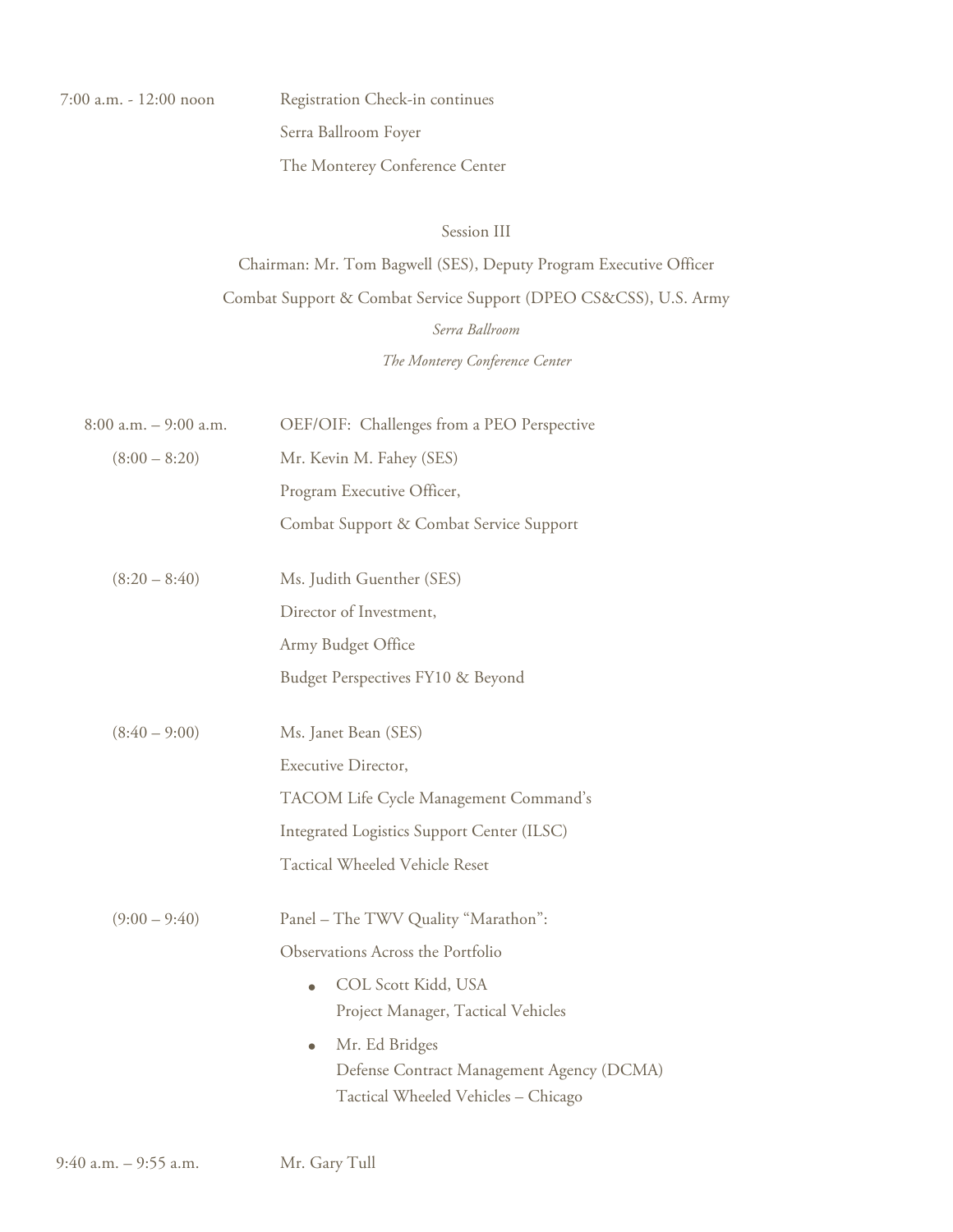### Conference Close-out

| 9:55 a.m. – 10:25 a.m.     | Coffee Break                                                  |
|----------------------------|---------------------------------------------------------------|
|                            | Serra Ballroom Foyer                                          |
|                            | (Serra Ballroom will be reconfigured into two rooms)          |
|                            |                                                               |
| $10:25$ a.m. $-12:25$ p.m. | <b>PM Breakout Sessions</b>                                   |
|                            | - will follow on from Overview –                              |
|                            | PM TV presentations                                           |
|                            | Attendees can remain in same ballroom as briefers will rotate |

|               | GROUP 1 -                                                                                                 | GROUP <sub>2</sub> -                                                                                               | GROUP 3-                                                                                             |
|---------------|-----------------------------------------------------------------------------------------------------------|--------------------------------------------------------------------------------------------------------------------|------------------------------------------------------------------------------------------------------|
|               | SERRA (A)                                                                                                 | SERRA (B)                                                                                                          | <b>STEINBECK</b>                                                                                     |
|               |                                                                                                           |                                                                                                                    | <b>BALLROOM</b>                                                                                      |
| $1025 - 1055$ | <b>LTV</b>                                                                                                | <b>MTV</b>                                                                                                         | <b>HTV</b>                                                                                           |
|               | SAM HOMSY, USA;<br>PRODUCT<br>MANAGER, LIGHT<br><b>TACTICAL</b><br><b>VEHICLE</b>                         | LTC AL GREIN;<br>PRODUCT<br>MANAGER,<br><b>MEDIUM</b><br><b>TACTICAL</b><br><b>VEHICLES</b>                        | <b>LTC LEWIS</b><br>JOHNSON, USA;<br>PRODUCT<br>MANAGER, HEAVY<br><b>TACTICAL</b><br><b>VEHICLES</b> |
| $1055 - 1105$ | <b>BREAK</b>                                                                                              |                                                                                                                    |                                                                                                      |
| $1105 - 1135$ | <b>MTV</b><br>LTC AL GREIN;<br>PRODUCT<br>MANAGER,<br><b>MEDIUM</b><br><b>TACTICAL</b><br><b>VEHICLES</b> | <b>HTV</b><br><b>LTC LEWIS</b><br>JOHNSON, USA;<br>PRODUCT<br>MANAGER, HEAVY<br><b>TACTICAL</b><br><b>VEHICLES</b> | <b>LTV</b><br>SAM HOMSY, USA;<br>PRODUCT<br>MANAGER, LIGHT<br><b>TACTICAL</b><br><b>VEHICLE</b>      |
| $1135 - 1145$ |                                                                                                           | <b>BREAK</b>                                                                                                       |                                                                                                      |